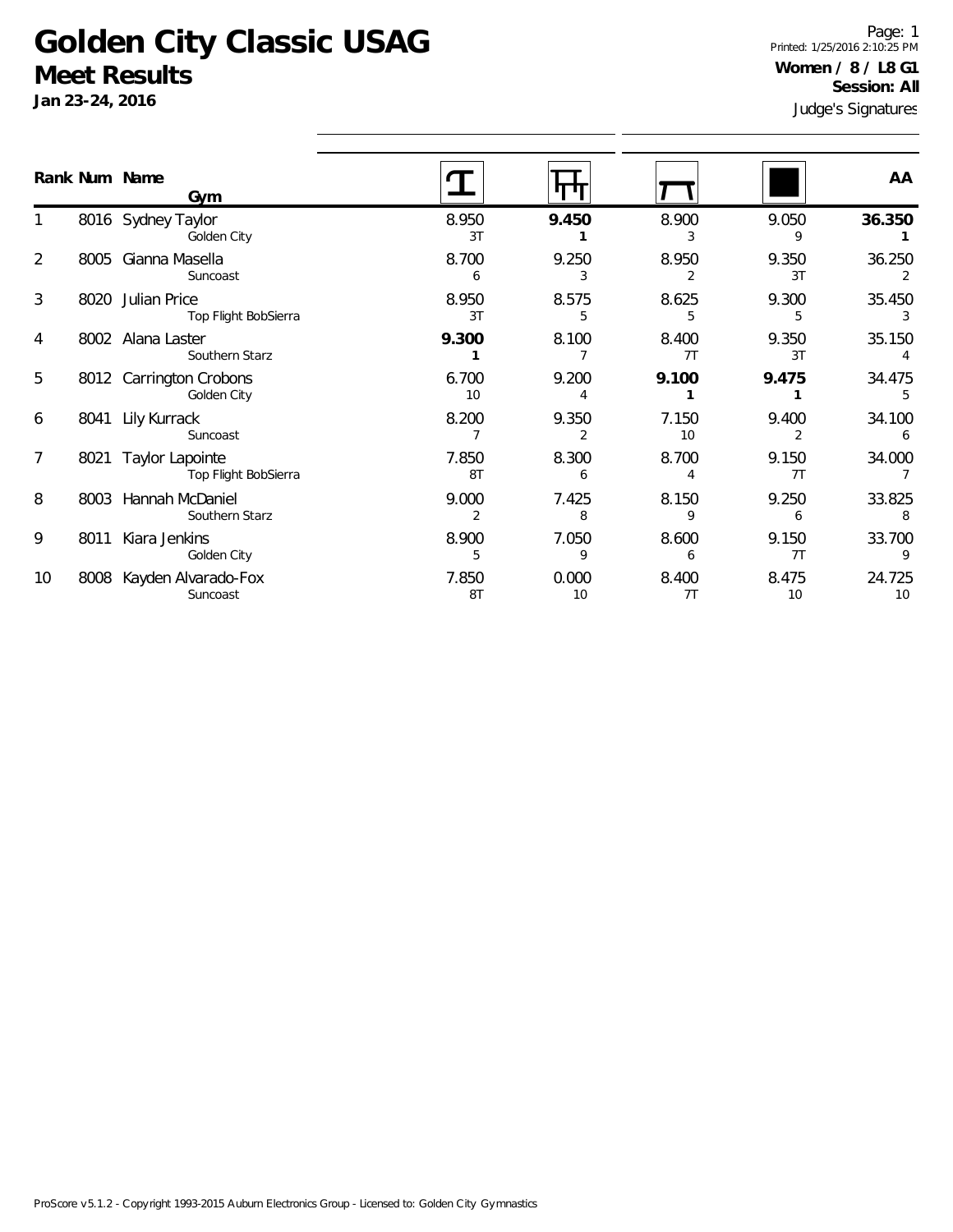## **Golden City Classic USAG Meet Results**

**Jan 23-24, 2016**

Judge's Signatures Page: 1 Printed: 1/25/2016 2:10:40 PM **Women / 8 / L8 G2 Session: All**

| Rank Num Name |      | Gym                                  |             |            |            |             | AA          |
|---------------|------|--------------------------------------|-------------|------------|------------|-------------|-------------|
|               | 8013 | Hailey Norman<br>Golden City         | 9.000       | 9.225      | 9.175      | 9.125       | 36.525      |
| 2             | 8006 | Tara Gray<br>Suncoast                | 8.300<br>5T | 8.900      | 8.800      | 9.300<br>1T | 35.300<br>2 |
| 3             | 8030 | Alicia Klier<br>Jacksons             | 8.450       | 7.775<br>6 | 8.100      | 9.050<br>5  | 33.375      |
| 4             | 8010 | Milayna Kokoska<br>Suncoast          | 8.475       | 8.050      | 7.700      | 9.000<br>h  | 33.225      |
| 5             | 8018 | Hanna Barton<br>Top Flight BobSierra | 8.300<br>5T | 8.000      | 8.150      | 8.650<br>8  | 33.100<br>5 |
| 6             | 8040 | Hannah Kubinsky<br>Suncoast          | 8.000       | 8.550      | 7.550<br>6 | 8.900       | 33.000      |
|               | 8007 | Madison Burnstein<br>Suncoast        | 9.200       | 7.650      | 6.100      | 9.100       | 32.050      |
| 8             | 8014 | Megan Dunbar<br>Golden City          | 0.000<br>8  | 0.000<br>8 | 0.000<br>8 | 9.300<br>1T | 9.300       |